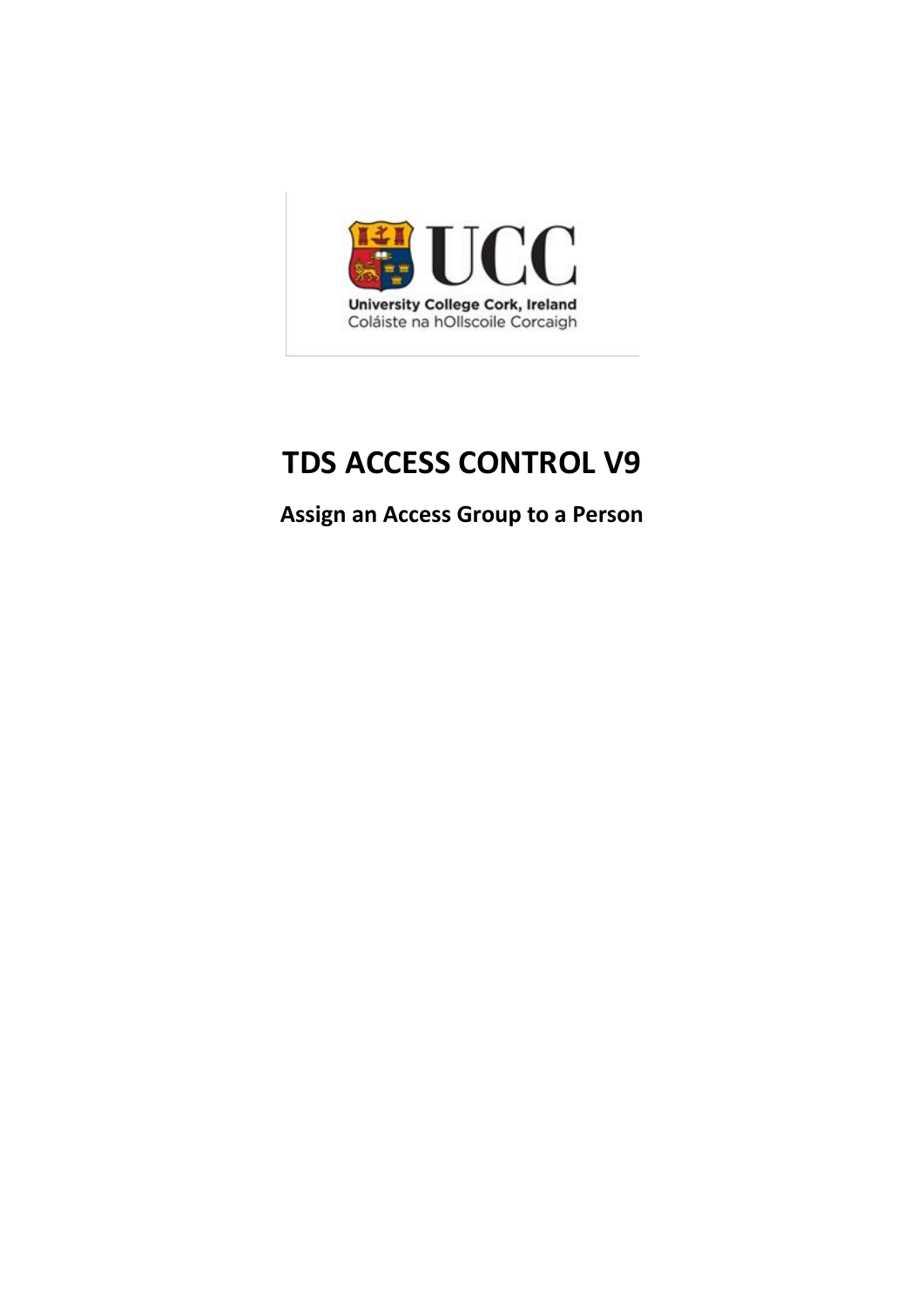## Contents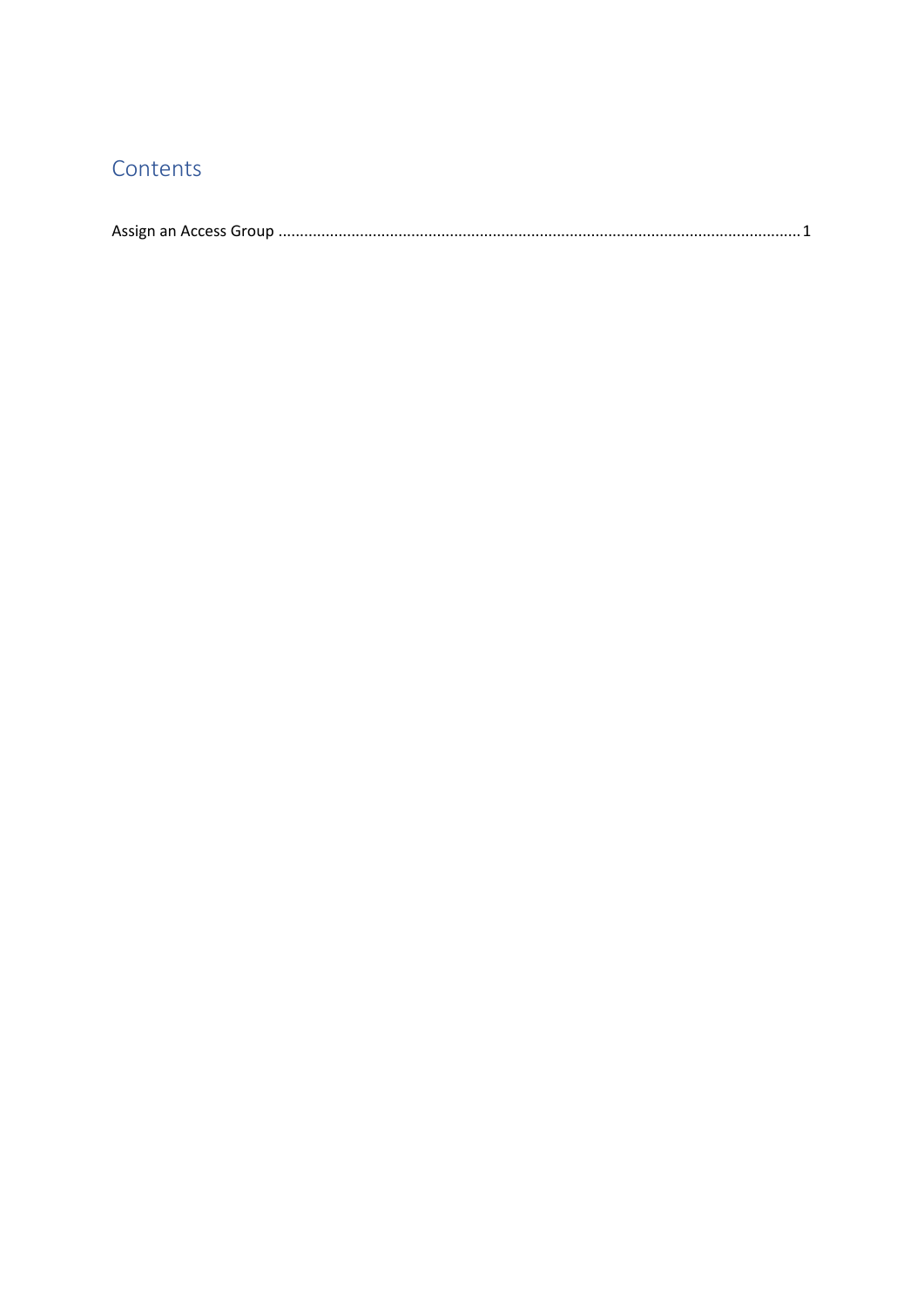## <span id="page-2-0"></span>Assign an Access Group

Access groups are created within the **Reference Data** and the door(s) and time profile are then assigned/unassigned in the **Configure Access Group** Screen. An access group can be assigned to any staff, student or contractor within the **Access Control Panel**.

A person's **Access Profile** is a list of all the Access Groups assigned to their record.

The Active Date/Time indicates from when the person has access to the doors in the Access Group. Once the Expiry Date/Time is reached, the person will no longer have access to doors linked to that Access Group.

1. From the **Maintain** menu select **Access Control Panel**



2. Enter the person's **name** in the Person field to retrieve the persons details. You can also enter the staff, student or contractor **ID**.

| <b>C</b> Access Cantral Panel<br><b>Quebboard</b>                                                                        |                                                                                                     |                                                                                     |             |
|--------------------------------------------------------------------------------------------------------------------------|-----------------------------------------------------------------------------------------------------|-------------------------------------------------------------------------------------|-------------|
| Person Selectionnen                                                                                                      | * Setp: Selectoripe                                                                                 |                                                                                     |             |
| Ġ<br>åå                                                                                                                  | E.<br>Last Seen<br>id.<br>Title<br>job Title<br>Home Zone<br>Active<br>Department<br>Sub Department |                                                                                     | ÷<br>ß<br>≚ |
| <b>Badge Number</b><br>喧<br><b>Badge Status</b><br>Emergency Role<br>an in<br>نے یا<br>Assembly Point<br>Person Category | Active Date Time<br>Espiry Oate Time<br>Contact Number                                              | L<br>Access Profile<br>Contra Custide<br>2<br>Security Cearance<br>Allowed Visitors |             |

3. Click on the **Key** Icon beside **Access Profile** to open the Access Profile Portlet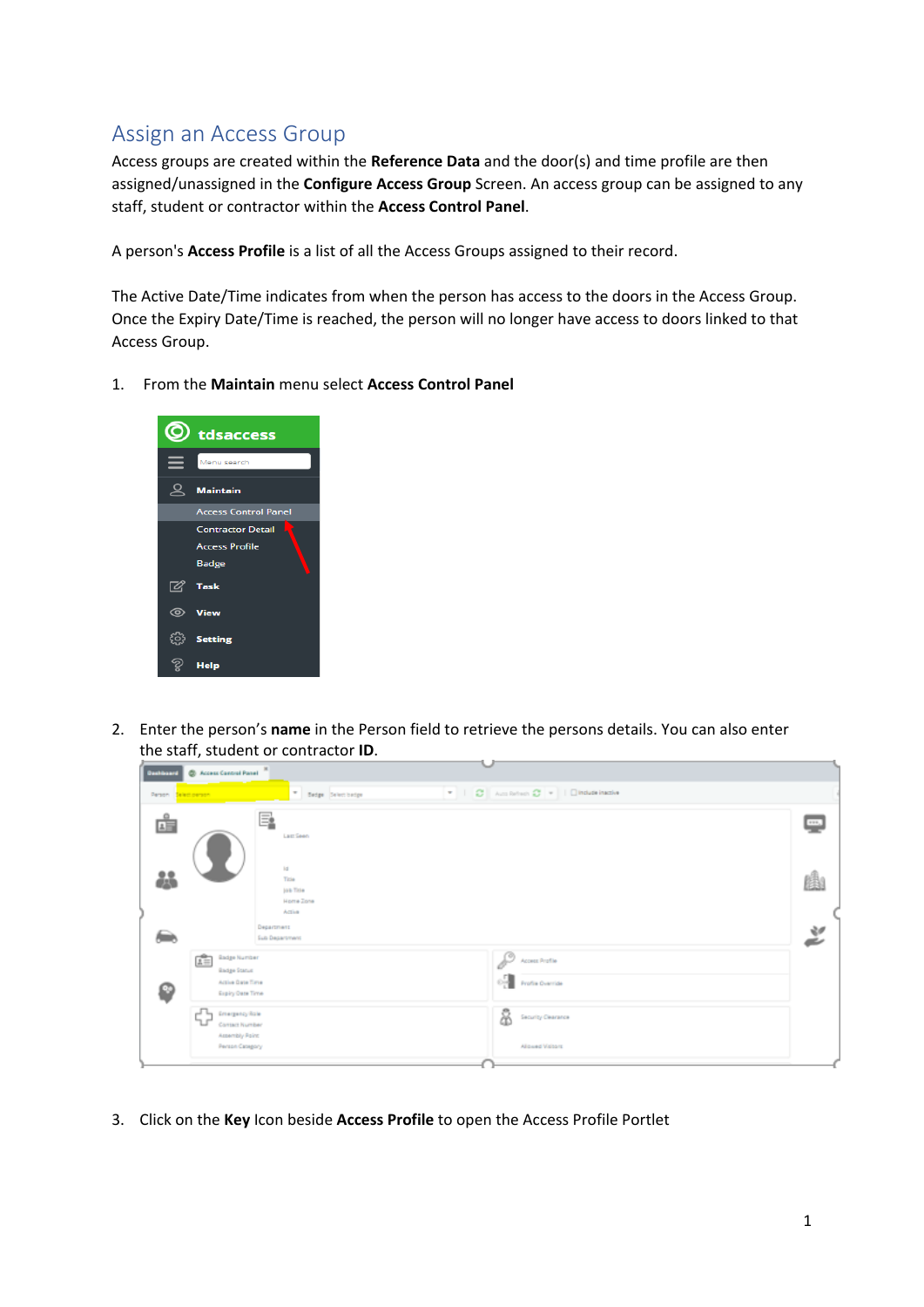| <b>Dashboard</b> | C Access Control Panel                                                                                                                                                                                   | $\mathbf{x}$                                                                                                                                                                                |        |                         |                                 |                                                                                                   |                                                                                                                                                             |                    |            |
|------------------|----------------------------------------------------------------------------------------------------------------------------------------------------------------------------------------------------------|---------------------------------------------------------------------------------------------------------------------------------------------------------------------------------------------|--------|-------------------------|---------------------------------|---------------------------------------------------------------------------------------------------|-------------------------------------------------------------------------------------------------------------------------------------------------------------|--------------------|------------|
| Person           | CO1276 - Test Card Audio Visual                                                                                                                                                                          | $x -$<br>Badge Select badge                                                                                                                                                                 |        | ø<br>$\bar{\mathbf{v}}$ |                                 | Auto Refresh $\sigma$                                                                             | □ Include inactive                                                                                                                                          |                    | $\ddot{ }$ |
| 鼀<br>28          | OFF SITE                                                                                                                                                                                                 | E.<br><b>Test Card Audio Visual, Employee</b><br>Last Seen<br><b>Id</b><br>Title<br>Job Title<br>Staff<br>Home Zone<br>Yes<br>Active<br><b>Audio Visual</b><br>Department<br>Sub Department | CO1276 |                         |                                 |                                                                                                   |                                                                                                                                                             | 米米米。<br>$\sqrt{2}$ | $\Delta$   |
| $\bullet$        | <b>Badge Number</b><br>喧<br><b>Badge Status</b><br><b>Active Date Time</b><br><b>Expiry Date Time</b><br>€<br><b>Emergency Role</b><br><b>Contact Number</b><br><b>Assembly Point</b><br>Person Category | 96734<br>Invalid<br>10/09/2019 10:20<br>$\sim$                                                                                                                                              |        | Issue<br>Tempor.        | ₽<br>$\circ$ $\rightarrow$<br>å | <b>Access Profile</b><br>Profile Override<br><b>Security Clearance</b><br><b>Allowed Visitors</b> | Distillery House Global, Boole Library Global, Boole Quad Reading Room<br>Global, Sheraton Court Main Door Global (Staff Student), Brookfield General<br>No |                    |            |

4. Within the Access Profile Portlet, click **+Add** button to assign a new Access Profile to the person.

|        | Access Profile / CO1276 - Test Card Audio Visual / Active<br>$\pmb{\times}$ |   |             |                    |              |                     |                    |                         |          |
|--------|-----------------------------------------------------------------------------|---|-------------|--------------------|--------------|---------------------|--------------------|-------------------------|----------|
| Add    | Keyword search                                                              |   | $\mathsf Q$ |                    |              |                     |                    |                         | $\cdots$ |
| Action | Person type                                                                 |   | Active      | Access Group       | Access Group | <b>Time Profile</b> | Active Date T      | <b>Expiry Date Time</b> |          |
|        |                                                                             |   |             | No data to display |              |                     |                    |                         |          |
|        | $\ll$ $\mid$ $\mid$ Page $\mid$ of 0 $\mid$ $\rangle$ $\gg$                 | ø |             |                    |              |                     | No data to display | ⊕                       | ē        |

5. Enter the new access profile information for the person.

**Note all mandatory fields are marked with an \***

- **Access Group \*(mandatory)** can be selected by using the drop-down arrow or typing in the combo to search.
- The **Time Profile** can be left blank as the time profile was already assigned when the access group was created.
- The **Active Date Time \***(**mandatory)** will default to the current date and time and can be changed as required.
- If you wish the person to have access for a particular length of time you can enter an **Expiry Date and Time** against the access profile.